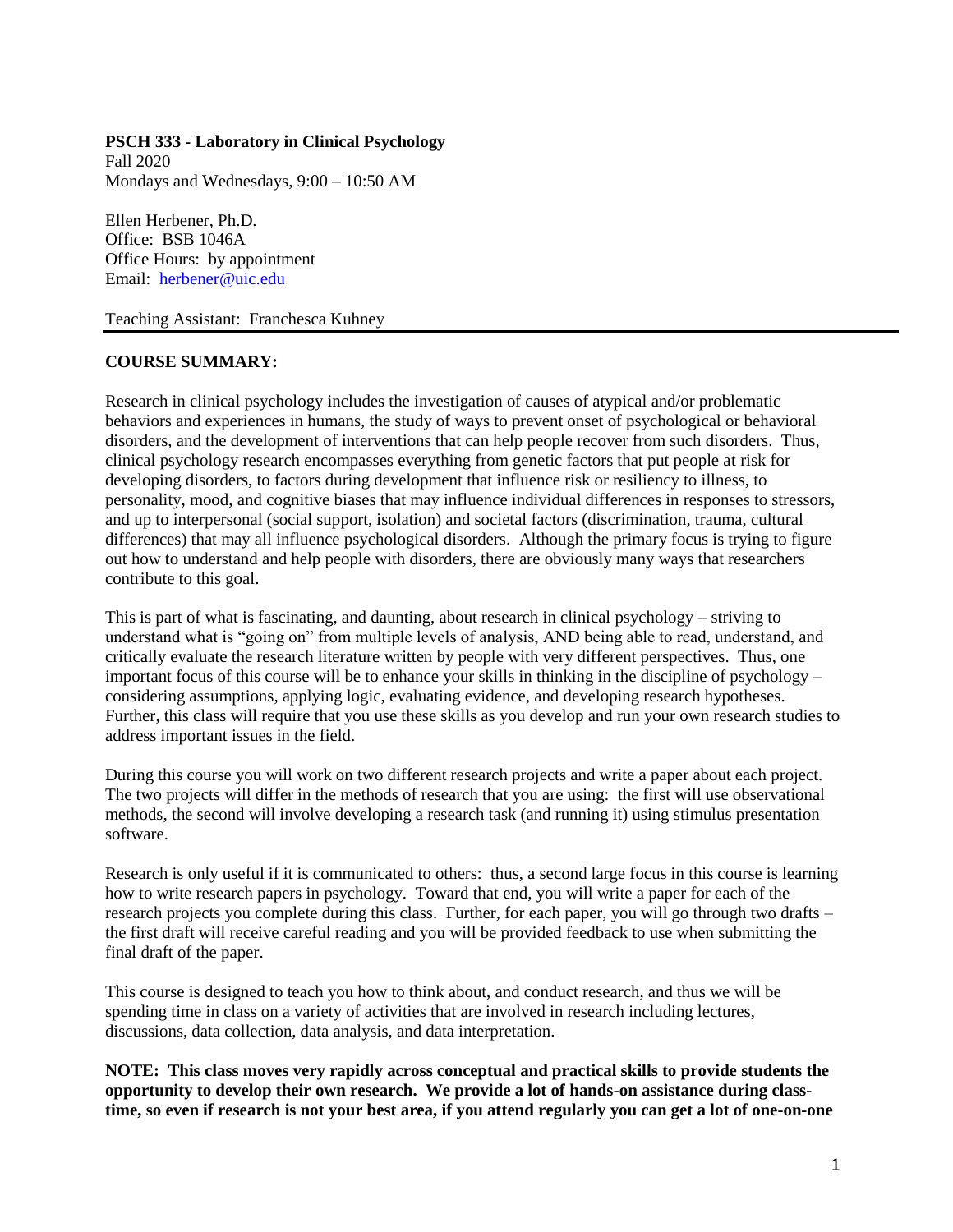**help that can help you to perform well in the class. The most common reason that people do not do well in this class is that they do not attend regularly, miss information on the conceptual and methodological rationale underlying the research, and thus cannot effectively develop a good methodological study, nor write about it in a thoughtful way.**

## **PREREQUISITES:**

Students should already have credit for PSCH 100 (Introduction to Psychology), PSCH 242 (Introduction to Research in Psychology), and PSCH 343 (Statistical Methods in Psychological Science). In addition, you should have credit for or be concurrently enrolled in PSCH 270 (Abnormal Psychology) or PSCH 210 (Theories of Personality). If you have not taken these prerequisites, you will be dropped from the course.

# **READINGS:**

Reading assignments for each week are listed in the syllabus, and the readings are available in the Blackboard site for this course. Specific reading assignments for the full class are pretty minimal because you are expected to do a lot of reading based on your own research projects in the class. So YOU will be identifying a lot of the reading that you need to do in order to complete your research projects.

# **REQUIREMENTS:**

**Research Participation:** In order to meet the educational goals of this course, you (and everyone else enrolled in this course) will be conducting research and collecting data. As a member of the class, you are required to participate in the research conducted by your classmates, just as they are required to participate in your research. Participation in other students' research contributes 15% of your grade.

**Lectures and Readings:** This is a lab course. Although there will be some lectures, most of our time will be focused on working on developing research skills through active practice, demonstrations, discussions, and in-class task development and data analysis. Readings are assigned to be completed prior to the class so that you can use the information from the readings while you are in the class.

**Class Participation:** Part of the joy of a lab class is that you are actively engaged in projects, discussions, demonstrations, etc. during class time. This also means that your active engagement (attendance and participation) is crucial to your success in the class. Because this class is on-line, your participation is based on a combination of your attendance at on-line sessions, and your participation in Discussion Forums. This contributes 33% of your grade.

#### **ASSIGNMENTS:**

**Observation Paper:** There are some things we can learn about people just by carefully observing their behavior. For example, you could assess whether male and female teenagers differ in how frequently they touch their peers when observing them at a shopping mall, you could assess whether individuals, pairs, or groups of people are more likely to assist you when you drop a bunch of papers on the sidewalk, you could assess age differences in responses to having to wait in line a long time (complaining, getting angry, doing something else) at the DMV. These are just some ideas – you are welcome to come up with other ideas for questions that are particularly interesting to you.

You will meet in small groups to come up with ideas of interesting behaviors that you could observe in public places, and we will review these ideas as a class, and figure out who wants to be involved in what observational project. Each group will decide on the best way to code their observations -- we'll talk more about this. Although all the individuals in each group will pool their data, each individual will complete their own statistical analyses of the data, and write a 5-7 page paper (in APA style) that briefly describes the rationale behind their hypothesis, methods, results, and a discussion of why you may or may not have found what you predicted. All papers will be submitted for grading via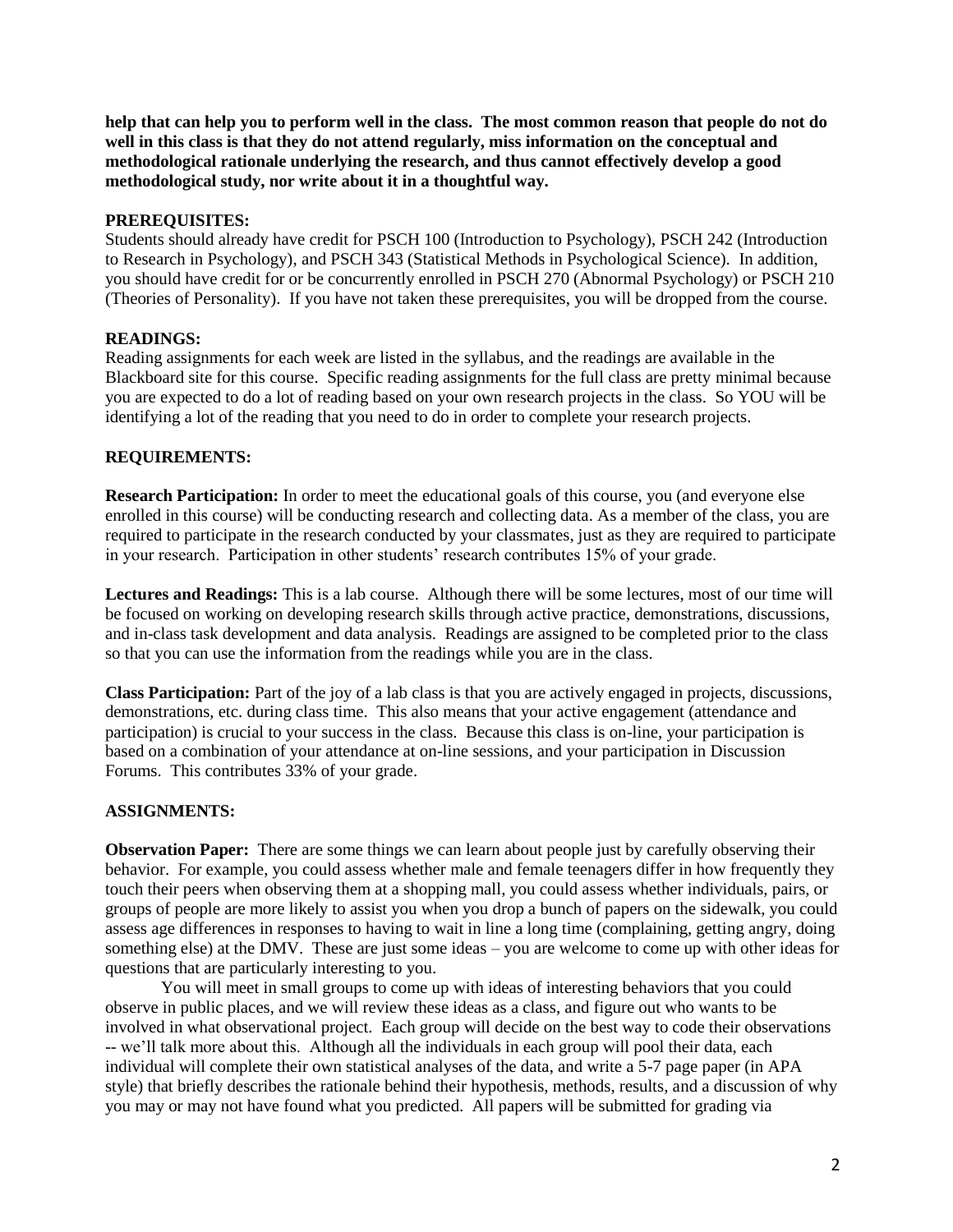SafeAssign, and, although you will share results, you should not share text for the Introduction, Methods, or Discussion sections.

**Empirical Research Project:** The project will be an empirical study that you will program and administer using OpenSesame (a freely available psychological study presentation software). You may choose to pursue (a) something you were curious about based on your other projects, (b) an extension of published research, or (c) an idea of your own creation (keep in mind that your idea must be rooted in some existing clinical psychological theory and/or research method). You will complete statistical analyses to test your hypotheses, and write a final APA-style paper (10-12 pages) describing the study.

All papers will be submitted via SafeAssign

# **TECHNOLOGY REQUIREMENTS**

**Computer/Technology Requirements** Online students will need regular access to a personal computer that runs on a broadband Internet connection.

**Blackboard Learning Management System** For all technical questions about Blackboard, email ACCC-Learning Technology Solutions at LTS@uic.edu

**Web Conferences/Synchronous sessions**

We will be using Blackboard Collaborate for our class meetings.

# **ATTENDANCE POLICY:**

This class focuses on learning HOW to think and study within the discipline of clinical psychology. These are skills that you build across the course of the semester, and learn via active participation in discussions and projects with your instructors and your classmates. Because of the collaborative nature of the course, your attendance and engagement will have a significant impact on others in the class (me and your classmates) as well as on your ability to benefit from the class. If you will not be able to get to class regularly (and on time), I would recommend that you look for a class that meets at a time that is better for your schedule.

If you must miss a class session, please notify the instructor and TA as early as possible beforehand. It is your responsibility to get the notes, handouts, homework assignments, and/or other announcements from one of your fellow classmates if you are not in class.

# **APPROPRIATE BEHAVIOR:**

You are expected to behave maturely and professionally in class. Basic standards for this class include that you must:

- be courteous and respectful to others;
- express your own opinions in an appropriate manner;
- refrain from discriminatory or hateful speech;
- use your computer for course-related purposes only;

If you fail to follow these rules, points will be taken from your grade. If your behavior is disruptive to me or others in the class, I may ask you to leave the class.

# **PLAGIARISM:**

To plagiarize is "to steal and pass off (the ideas or words of another) as one's own" (Plagiarism 101 (n.d.)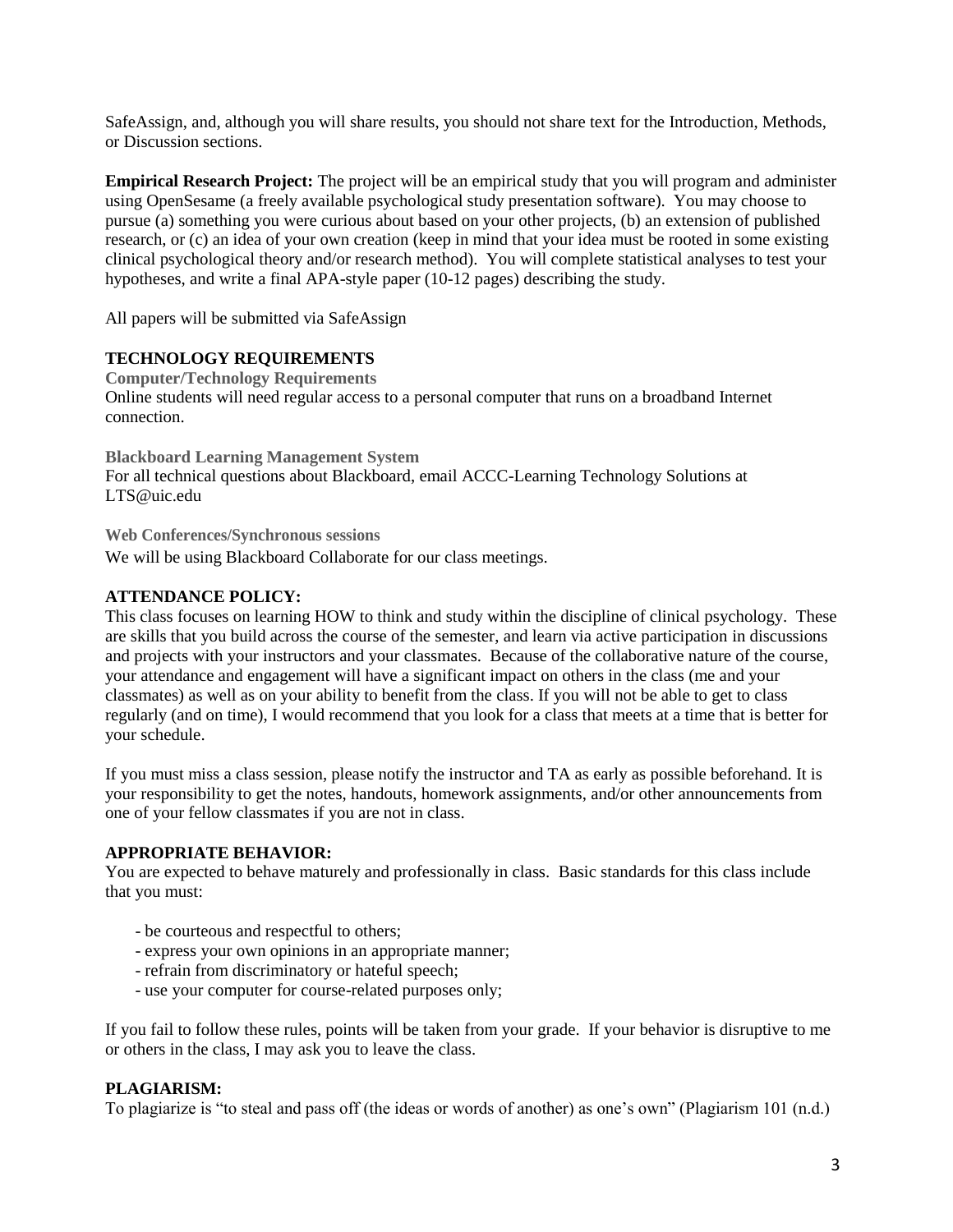Plagiarism.org. Retrieved December 1, 2014, from [http://www.plagiarism.org/plagiarism-101/what-is](http://www.plagiarism.org/plagiarism-101/what-is-plagiarism/)[plagiarism/\)](http://www.plagiarism.org/plagiarism-101/what-is-plagiarism/). Plagiarism includes not only direct copying of source documents, but also paraphrasing others' written or verbal comments without indicating the original source. Plagiarism is not permitted, and we will use SafeAssign to automatically screen for plagiarism in all documents submitted for this course. According to university policy, the consequences of submitting plagiarized work are a) receiving a failing grade on the assignment; b) receiving a failing grade in the course; or c) being expelled from the university.

# **ACADEMIC INTEGRITY:**

Students must abide by the academic integrity guidelines established by the university, and described at [http://www.uic.edu/ucat/catalog/GR.shtml#qa.](http://www.uic.edu/ucat/catalog/GR.shtml#qa) Failure to maintain behavior according to these guidelines is evaluated in accord with the Student Disciplinary Policy.

# **COURSE COMMUNICATION GUIDELINES (NETIQUETTE)**

Netiquette is a set of rules for behaving properly online. Much of our communication in this course will take place in the forums and through email. Here are some guidelines for online communication in this course:

- Be sensitive to different cultural and linguistic backgrounds, as well as different political and religious beliefs.
- Use good taste when composing your responses. Swearing and profanity should be avoided. Also consider that slang terms can be misunderstood or misinterpreted.
- Don't use all capital letters when composing your responses. This can be considered "shouting" on the Internet and is regarded as impolite or aggressive. It can also be stressful on the eye when trying to read your message.
- Be respectful of others' views and opinions. Avoid "flaming" (publicly attacking or insulting) others.
- Be careful when using acronyms. If you use an acronym it is best to spell out its meaning first, then put the acronym in parentheses afterward, for example: Frequently Asked Questions (FAQs). After that you can use the acronym freely throughout your message.
- Use good grammar and spelling, and avoid using text messaging shortcuts.
- In emails, always identify yourself and what class and section you are in. It is a good practice to put your course and section in the subject line. This helps your instructor identify course related emails.

# **LATE WORK POLICY**

The only late work that will be considered excused are those instances where the student has communicated with their instructor regarding unavoidable circumstances, such as reporting an illness and submitting a doctor's note to their instructor. Otherwise, grades for missed work will lose 10% of value each day.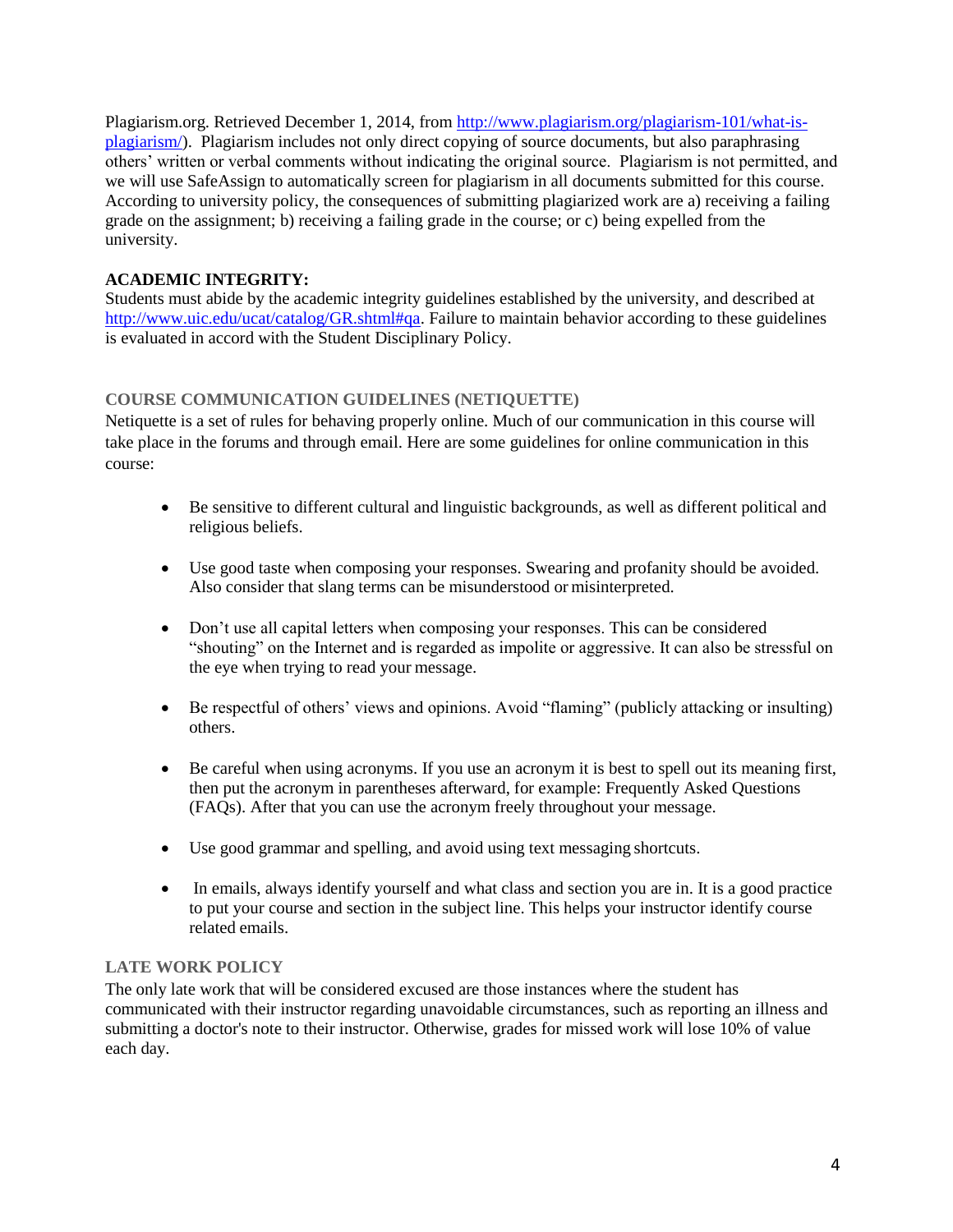#### **COURSE ASSIGNMENTS:**

**NOTE:** This schedule **focuses on due dates** for your assignments. To see more information on the topics and specific assignments each week, go to "Weekly Content" in this class on Blackboard

#### **Week 1: 8/24 – 8/31 Beginning Observation Project.**

#### **Assignments:**

 Live Sessions Monday and Wednesday 9 – 10:50 via Blackboard Collaborate Reading Assignment: Due by 9:00 am Wednesday 8/26 Discussion Post: Initial post by 8/26 at midnight Response to two other posts by Saturday 8/29 at midnight Brief Written Assignment: Due Sunday 8/30 at midnight

# **Weeks 2: 8/31 – 9/6 Coding Behavioral Observations.**

#### **Assignments:**

 Live Sessions Monday and Wednesday 9 – 10:50 via Blackboard Collaborate Reading Assignment: Self-selected Discussion Post: Initial post by Wednesday 9/2 at midnight Response to two other posts by Saturday 9/5 at midnight Brief Written Assignments: Research topic and articles due Tuesday 9/1 at midnight Media plan due Friday 9/4 at midnight Independent coding assignment due by class on 9/9

### **Week 3: 9/7 – 9/13 Interrater reliability**

# **Happy Labor Day – no class on Monday Assignments:** Live Session Wednesday 9 – 10:50 via Blackboard Collaborate Reading Assignment: None Discussion Post: Initial post by Wednesday 9/9 at midnight Response to two other posts by Saturday 9/12 at midnight Coding for your group project should be finished by class time on Monday 9/14

# **Week 4: 9/14 – 9/20 Data Analysis and Writing**

## **Assignments:**

 Live Sessions Monday and Wednesday 9 – 10:50 via Blackboard Collaborate Reading Assignment: Self-selected

Discussion Post: Initial post by Wednesday 9/16 at midnight

Response to two other posts by Saturday 9/19 at midnight

# **Week 5: 9/21 – 9/27 Writing and Peer Review**

## **Assignments:**

 Live Sessions Monday and Wednesday 9 – 10:50 via Blackboard Collaborate Reading Assignment: Self-selected

Discussion Post: Initial post by Wednesday 9/23 at midnight

Response to two other posts by Saturday 9/26 at midnight

 Email current draft of Observation paper to Instructor by 5:00 pm on Tuesday 9/22 Email critiqued drafts of other students' Observation papers to Instructor by Thursday 9/24 at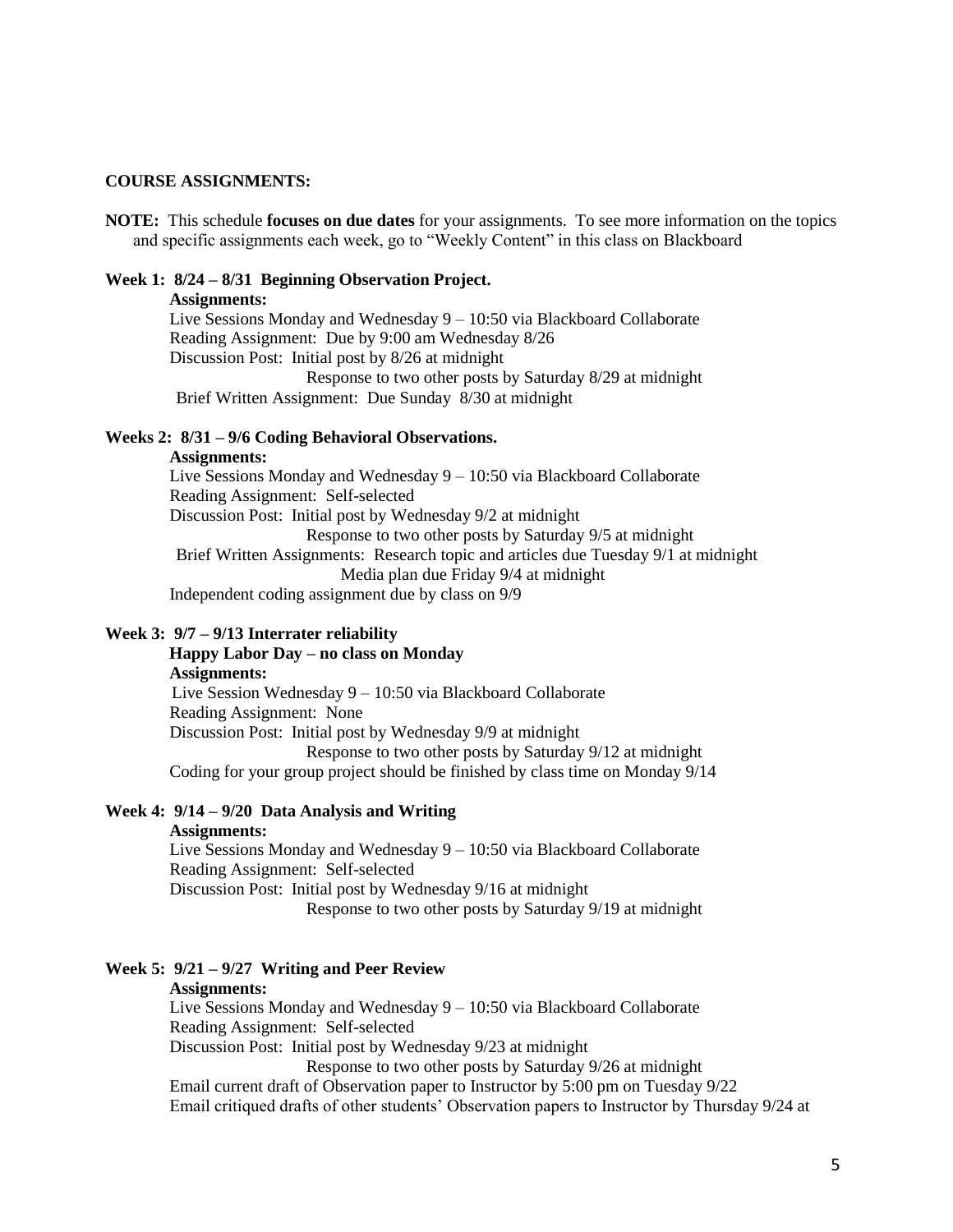5 pm

First draft of Observation paper to be submitted via Safe Assign by 9:00 am on Monday 9/28

## **Week 6: 9/28 – 10/4 Literature Review**

### **Assignments:**

 First draft of Observation paper to be submitted via Safe Assign by 9:00 am on Monday 9/28 Live Sessions Monday and Wednesday 9 – 10:50 via Blackboard Collaborate Reading Assignment: Self-selected

Discussion Post: Initial post by Wednesday 9/30 at midnight

Response to two other posts by Saturday 10/3 at midnight

 Email Instructor with research topic and basics of research plan (independent variable, dependent variable, type of stimuli you plan to use) by Saturday 10/3 at midnight

#### **Week 7: 10/5 – 10/11 Getting started with OpenSesame Assignments:**

Live Sessions Monday and Wednesday 9 – 10:50 via Blackboard Collaborate Reading Assignment: None Discussion Post: Initial post by Wednesday 10/7 at midnight Response to two other posts by Saturday 10/10 at midnight

# **Week 8: 10/12 – 10/18 Continuing with OpenSesame**

#### **Assignments:**

Live Sessions Monday and Wednesday 9 – 10:50 via Blackboard Collaborate Reading Assignment: None Discussion Post: Initial post by Wednesday 10/14 at midnight

Response to two other posts by Saturday 10/17 at midnight

# **Week 9: 10/19 – 10/25 Finishing with OpenSesame and looking for Scales Assignments:**

Live Sessions Monday and Wednesday 9 – 10:50 via Blackboard Collaborate Reading Assignment: self-selected

Discussion Post: Initial post by Wednesday 10/21 at midnight

Response to two other posts by Saturday 10/24 at midnight

Email the Instructor your finished OpenSesame program by Wednesday 10/21 at midnight

## **Week 10: 10/26 – 11/1 Research and Writing**

## **Assignments:**

Live Sessions Monday and Wednesday 9 – 10:50 via Blackboard Collaborate Reading Assignment: self-selected

Discussion Post: Initial post by Wednesday 10/28 at midnight

Response to two other posts by Saturday 10/31 at midnight

# **Week 11: 11/2 – 11/8 More Experiments and Data Summarizing**

#### **Assignments:**

Live Sessions Monday and Wednesday 9 – 10:50 via Blackboard Collaborate Reading Assignment: self-selected

Discussion Post: Initial post by Wednesday 11/4 at midnight

Response to two other posts by Saturday 11/7 at midnight

# **Week 12: 11/9 – 11/15 Finishing Data Input and running your statistical analyses Assignments:**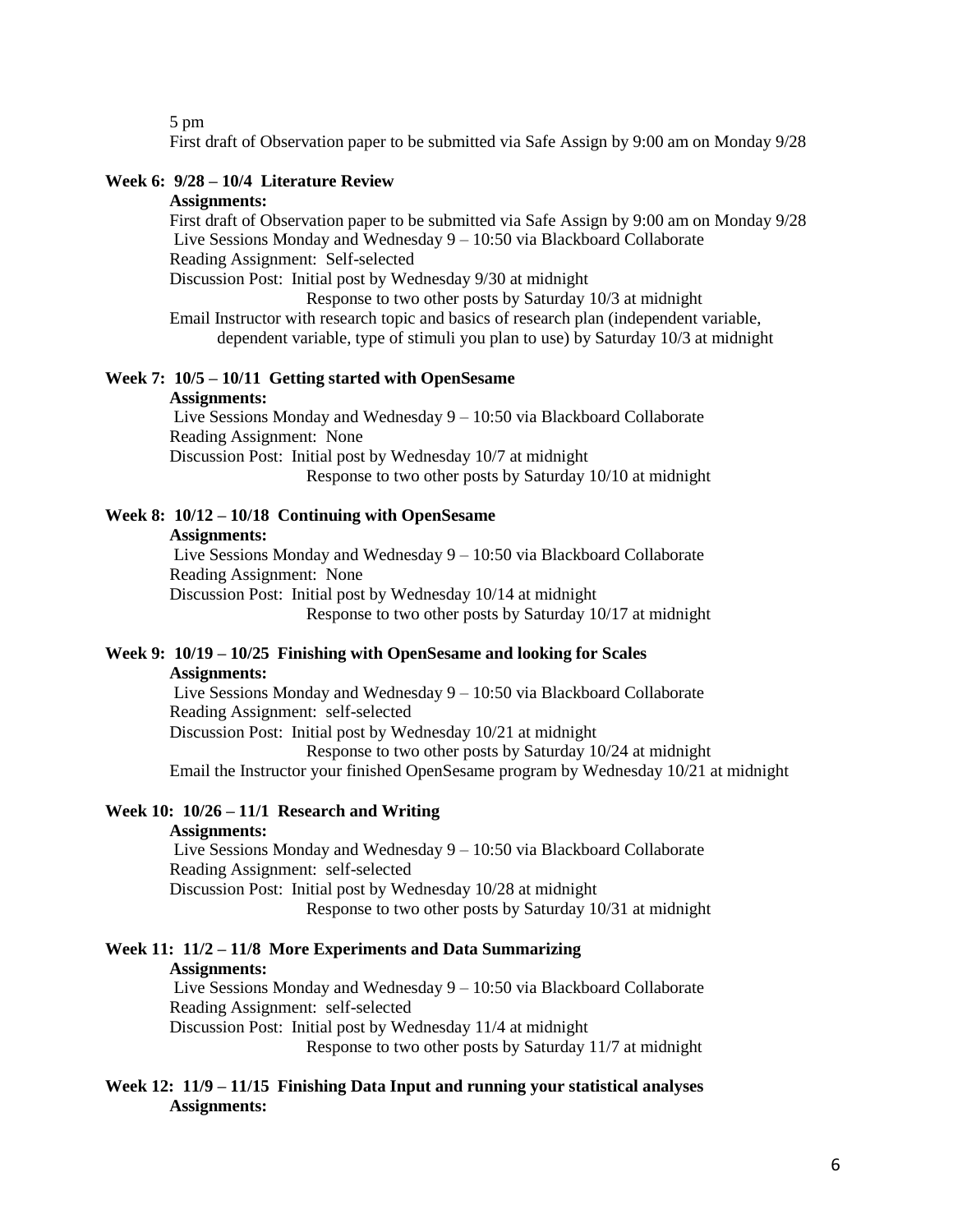Live Sessions Monday and Wednesday 9 – 10:50 via Blackboard Collaborate Reading Assignment: self-selected Discussion Post: Initial post by Wednesday 11/11 at midnight Response to two other posts by Saturday 11/14 at midnight

# **Week 13: 11/16 – 11/22 Interpreting Statistical results and writing**

 **Assignments:**

Live Sessions Monday and Wednesday 9 – 10:50 via Blackboard Collaborate Reading Assignment: self-selected

Discussion Post: Initial post by Wednesday 11/18 at midnight

Response to two other posts by Saturday 11/21 at midnight

# **Week 14: 11/23 – 11/29 Writing and Feedback**

## **Assignments:**

Live Sessions Monday and Wednesday 9 – 10:50 via Blackboard Collaborate Reading Assignment: self-selected

Discussion Post: Initial post by Wednesday 11/25 at midnight

 Response to two other posts by Saturday 11/28 at midnight Email your current draft of your Experimental paper to me by Tuesday 11/24 at 5 pm Email your critiques or other students' papers to me by Thursday 11/26 at 5 pm

# **Week 15: 11/30 – 12/6**

# **Assignments: Integrating Feedback and Professional Development**

Live Sessions Monday and Wednesday 9 – 10:50 via Blackboard Collaborate Reading Assignment: self-selected

Discussion Post: Initial post by Wednesday 12/2 at midnight

Response to two other posts by Saturday 12/5 at midnight

 Submit the first draft of your Empirical paper via SafeAssign by the end of class on Monday 11/30

# **GRADING**

| <b>Assignments</b>                                      | <b>Percentage of Total Grade</b> |
|---------------------------------------------------------|----------------------------------|
| Discussion posts and responses, brief email assignments | 33                               |
| Data collection for Observation paper and Completion    |                                  |
| of other students' tasks and questionnaires             | 15                               |
| Providing feedback on other students' papers            | 10                               |
| Observation paper first draft                           | 4                                |
| Observation paper final draft                           | 14                               |
| Experimental paper first draft                          | 4                                |
| Experimental paper final draft                          | 24                               |

In determining the final course grade, the following scale is used:

90% and  $up = A$  $80 - 89\% = B$  $70-79\% = C$  $60-69\% = D$ 59% and lower  $=$  F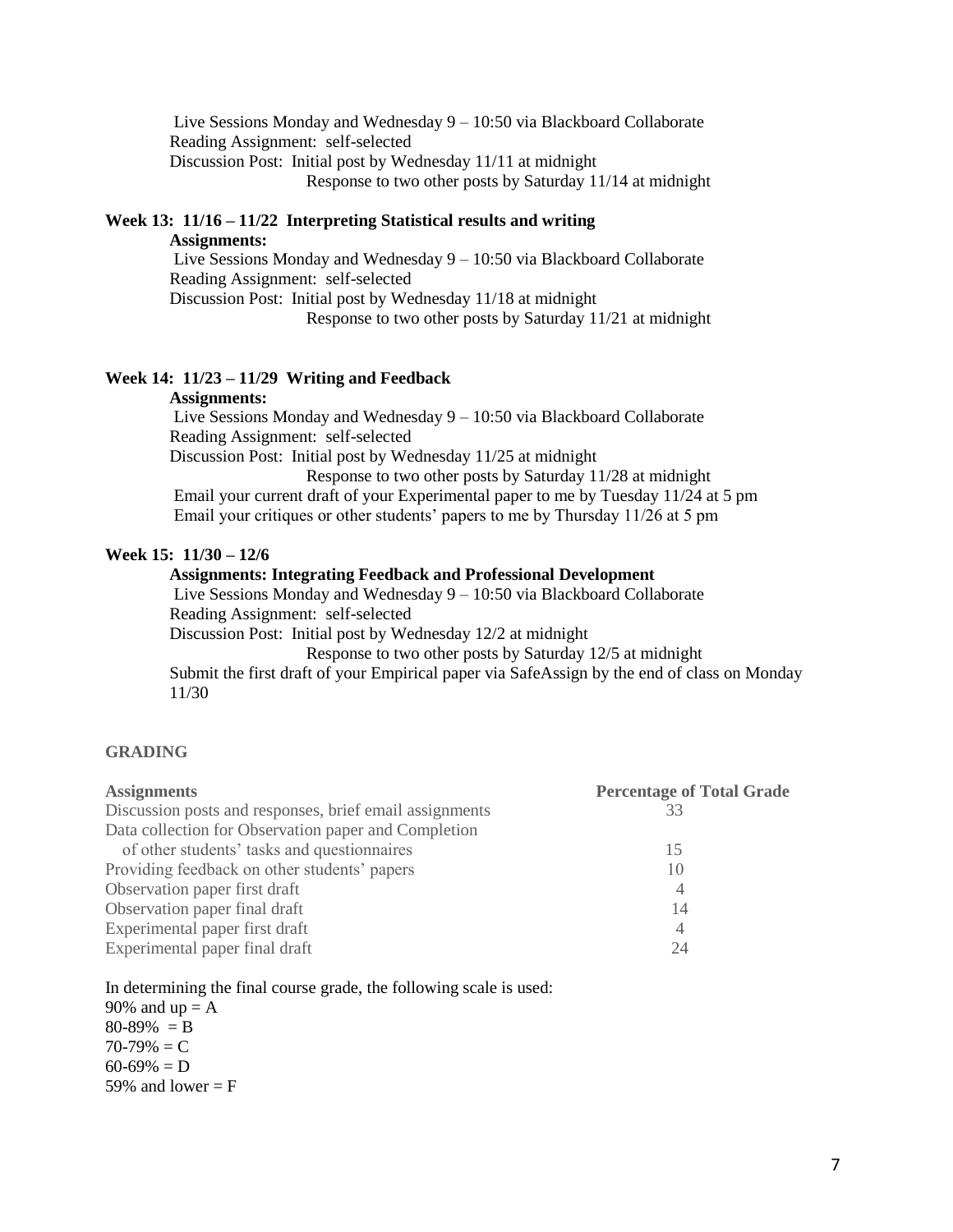The grading rubrics for papers and for the Discussion Forum are located in the "Assessment" section of Blackboard for this class.

# **COURSE EVALUATION**

Student evaluations of teaching play a fundamental role in improving course content, format, and delivery (teaching) at UIC. The Office for Faculty Affairs offers all Colleges and Departments the opportunity to participate in an *online* course evaluation system.

Students receive an email invitation in their 'uic.edu' inbox with the following title in the subject line: "UIC Student Evaluation of Teaching [Course Name] [Instructor Name] [Semester, Year]." The body of the email will reiterate the course name, instructor name, and semester. It will contain a link and a unique student password for the online evaluation for that course. Students will need an electronic device with Internet access to complete the evaluation online. **Submitted course evaluations cannot be removed from the system** so it is vital that students pay attention to the *instructor name* and *course name* when completing their evaluations. **Students must complete the online evaluations before 12 am on the first**  day of finals. No exceptions are made if the evaluation is not submitted before 12 am on the first day of finals.

For more information about the program and timelines for when the system is open to students to complete the evaluations, please visit:<https://faculty.uic.edu/development/teachingandlearning/evaluations/>

# **ACCOMMODATIONS**

*The University of Illinois at Chicago is committed to maintaining a barrier-free environment so that students with disabilities can fully access programs, courses, services, and activities at UIC. Students with disabilities who require accommodations for access to and/or participation in this course are welcome, but must be registered with the Disability Resource Center (DRC). You may contact DRC at 312-413-2183 (v) or 773-649-4535 (VP/Relay) and consult the following:* [http://drc.uic.edu/guide-to-accommodations.](http://drc.uic.edu/guide-to-accommodations)

#### **GRIEVANCE PROCEDURES**

UIC is committed to the most fundamental principles of academic freedom, equality of opportunity, and human dignity involving students and employees. Freedom from discrimination is a foundation for all decision making at UIC. Students are encouraged to study the University's ["Nondiscrimination Statement"](http://www.uic.edu/depts/oar/campus_policies/nondiscrimination_statement.html). Students are also urged to read the document ["Public Formal Grievance Procedures"](http://www.uic.edu/depts/oar/campus_policies/public_grievance_procedures.html). Information on these policies and procedures is available on the University web pages of the Office of Access and Equity: [http://oae.uic.edu/.](http://oae.uic.edu/)

# **UIC RESOURCES**

If you find yourself having difficulty with the course material or any other difficulties in your student life, don't hesitate to ask for help! Come to me, or if it is about an issue beyond this class, please contact your college advisors, or get help from any number of other support services on campus. You can get a referral to the right place, or help on the spot, from a concerned advisor in the Undergraduate Success Center (USC) at [usc@uic.edu.](mailto:usc@uic.edu)

See also: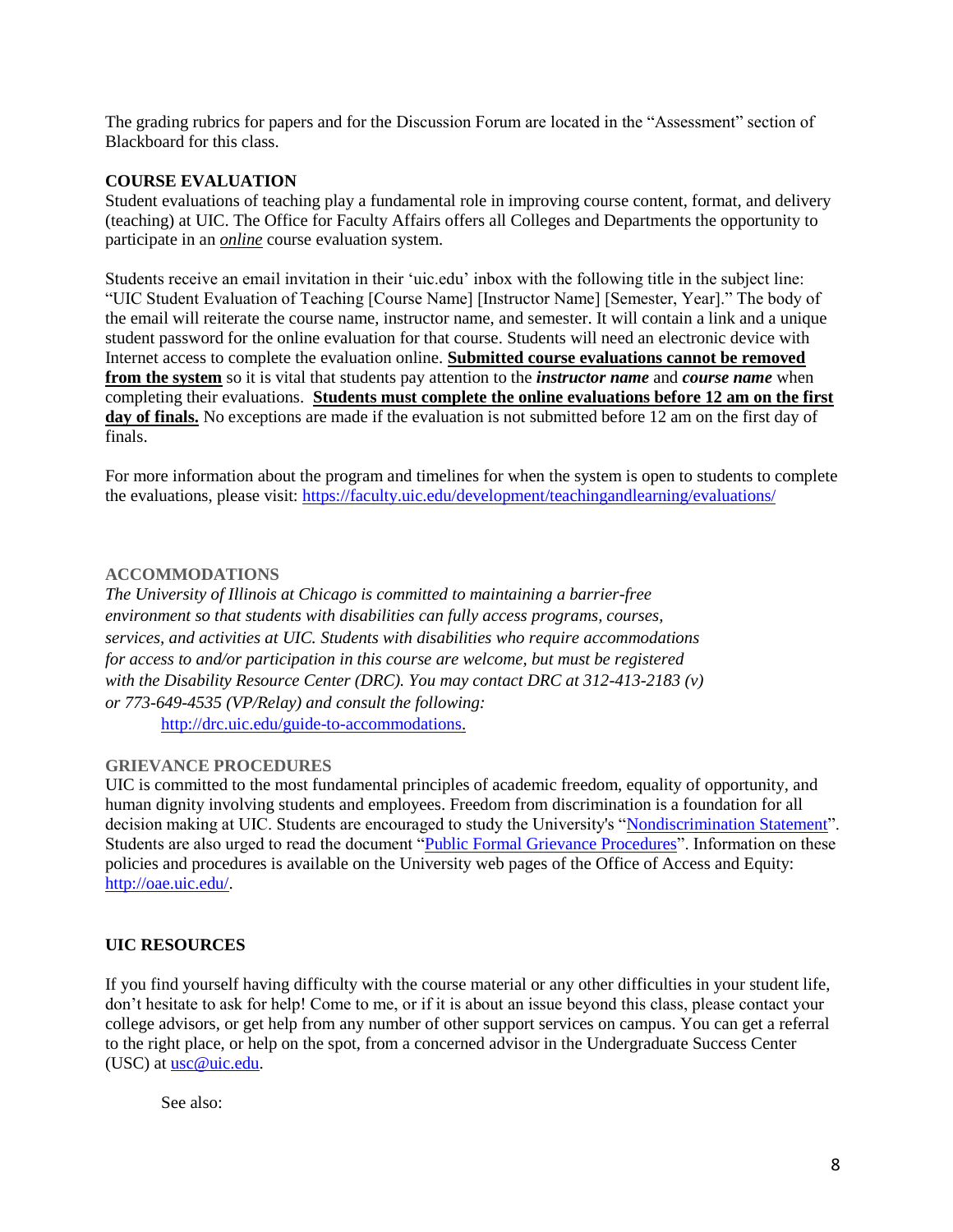**The Writing Center** offers friendly and supportive tutors who can help you with reading and writing in any of your courses, not just English. Tutors are ready to help other writing as well, such as job applications, personal statements, and resumes. The tutor and you will work together to decide how to improve your writing. If you have not started your assignment, that is OK. A tutor can help you brainstorm or make an outline. Tutors understand that you might be using the Writing Center for the first time. They are ready to guide you through your first session. You can choose to work with a tutor in real time using chat and a white board, or submit up to 5 pages of text and receive written feedback within 48 hours. To schedule an appointment, visit [https://uic.mywconline.com/.](https://uic.mywconline.com/) For more information, visit the Writing Center website at [https://writingcenter.uic.edu/.](https://writingcenter.uic.edu/)

# **The UIC Library**

The library is located both on east and west campus, provides access to resources, study rooms, and research support both online via chat and in person. At Daley Library on the east side of campus, stop by the reference desk in the IDEA Commons, or make an appointment for research help on either side of campus. Learn more about library policies at [http://library.uic.edu/.](http://library.uic.edu/) To find research materials in specific subject areas view the Research Guides a[t http://researchguides.uic.edu/.](http://researchguides.uic.edu/)

**The Academic Center for Excellence** can help if you feel you need more individualized instruction in reading and/or writing, study skills, time management, etc. Phone: (312) 413-0031.

**Counseling Services** are available for all UIC students. You may seek free and confidential services from the Counseling Cente[r www.counseling.uic.edu.](http://www.counseling.uic.edu/) The Counseling Center is located in the Student Services Building; you may contact them at (312) 996-3490. In addition to offering counseling services, the Counseling Center also operates the InTouch Crisis Hotline from 6:00 p.m.-10:30 p.m. They offer support and referrals to callers, as well as telephone crisis interventions; please call (312) 996-5535.

# **Campus Advocacy Network**

Under the Title IX law you have the right to an education that is free from any form of gender-based violence and discrimination. Crimes of sexual assault, domestic violence, sexual harassment, and stalking are against the law and can be prevented. For more information or for confidential victim-services and advocacy contact UIC's Campus Advocacy Network at 312-413-1025 or visi[t http://can.uic.edu/.](http://can.uic.edu/) To make a report to UIC's Title IX office, email TitleIX @uic.edu or (312) 996-5657.

# **CAMPUS SECURITy**

As a UIC student, you've chosen to live in one of the nation's largest cities. But, as at any university, crime is a reality. At UIC, we are strongly committed to our public safety programs, and we encourage students to be proactive in learning what programs and services are available in case of an emergency. You are DISCOURAGED from staying in university buildings alone, including lab rooms, after hours and are ENCOURAGED to use the POLICE/STUDENT patrol escort if you are uncomfortable traveling anywhere on campus. You may request an escort to accompany you to your campus destination on foot by calling 312-996-2830, and between 11:00 pm and 7:00 am you can dial the Red Car service (312-996-6800) if you are alone and need to leave the building. Through Red Car, the university has established a safe evening transportation service for university employees, students, visitors, and other authorized individuals. The car travels between university facilities within the following general boundaries: Clinton Street on the east; Western Avenue on the west; Jackson Boulevard on the north; and, 16th on the south. This service is available only to individuals possessing a valid UIC i-card. The i-card is required to ensure the safety of the driver and other passengers. Consult the following for more information: <http://www.uic.edu/uic/studentlife/campus/safety.shtml>